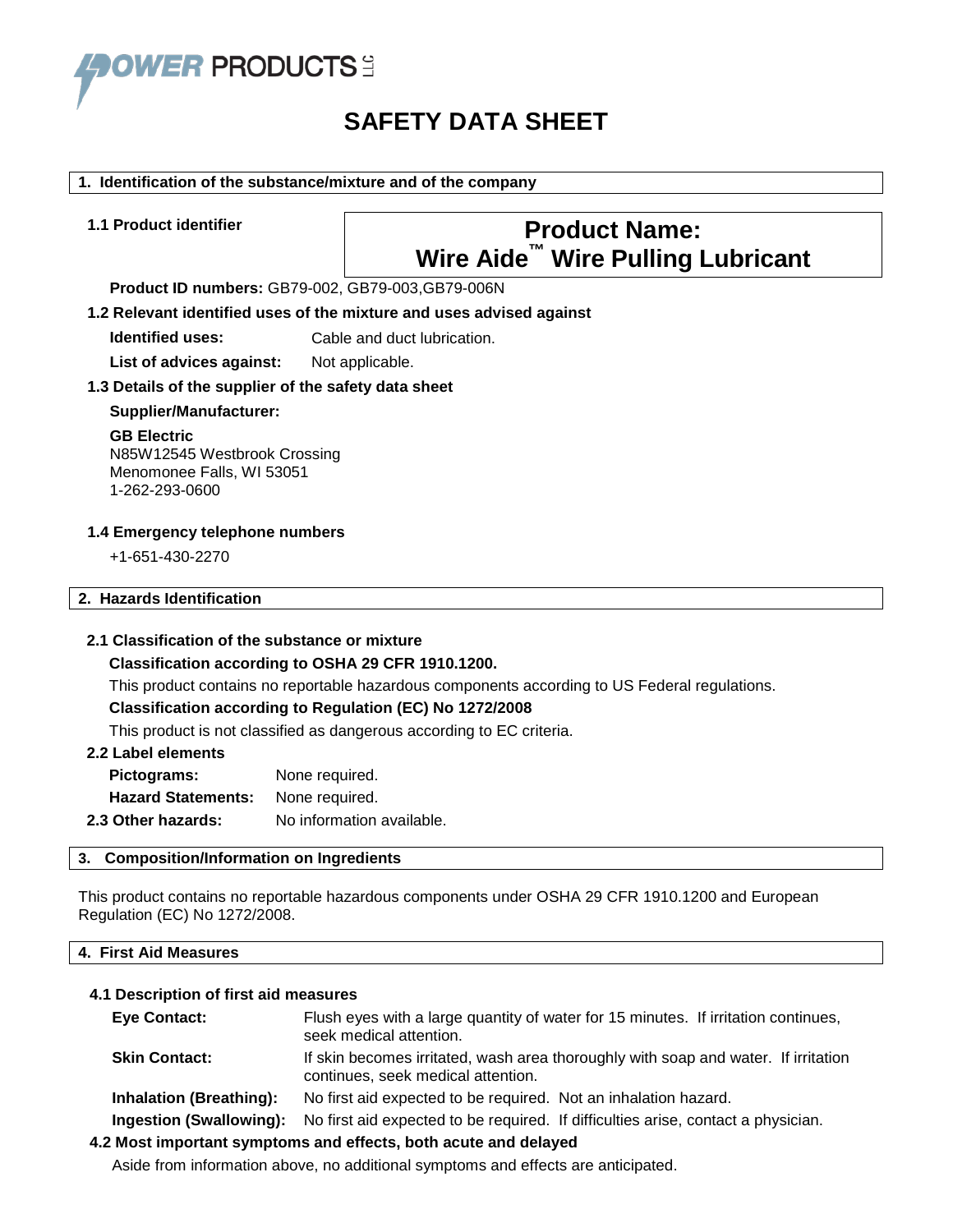#### **4.3 Indication of immediate medical attention and special treatment needed.**

No information available.

#### **5. Firefighting Measures**

#### **5.1 Extinguishing media:**

Does not apply.

# **5.2 Special hazards arising from the substance or mixture**

#### **Hazardous decomposition and by-products:**

High temperature steam, potentially carbon monoxide and carbon dioxide.

#### **5.3 Advice for firefighters**

Sealed container can build up pressure when exposed to high heat. Cool containers with water.

# **6. Accidental Release Measures**

#### **6.1 Personal precautions, protective equipment and emergency procedures:**

Lubricant is extremely slippery. It should be washed, swept, or squeegeed from floor using wet mops.

#### **6.2 Environmental precautions:**

Outside, spills should be covered with sand, dirt, gravel or calcium chloride.

#### **6.3 Methods materials for containment and cleaning up:**

Oxidizing agents, such as household bleach, can be used to eliminate the slippery character.

#### **6.4 Reference to other sections:**

Refer to Sections 4, 5, 8, and 13 for more information.

#### **7. Handling and Storage**

#### **7.1 Precautions for safe handling**

Avoid spills and clean them up immediately when they occur. Product is very slippery. For industrial or professional use only.

#### **7.2 Conditions for safe storage, including incompatibilities**

Keep product containers closed when not in use.

#### **7.3 Specific end uses**

See technical data sheet on this product for further information.

#### **8. Exposure Controls / Personal Protection**

#### **8.1 Control parameters**

**Exposure limits and recommendations:** None

#### **8.2 Exposure controls**

### **Respiratory protection:**

Normal ventilation is adequate.

#### **Protective gloves:**

For repeated or prolonged skin contact, the use of impermeable gloves is recommended to prevent drying and possible irritation.

#### **Eye protection:**

Safety glasses recommended.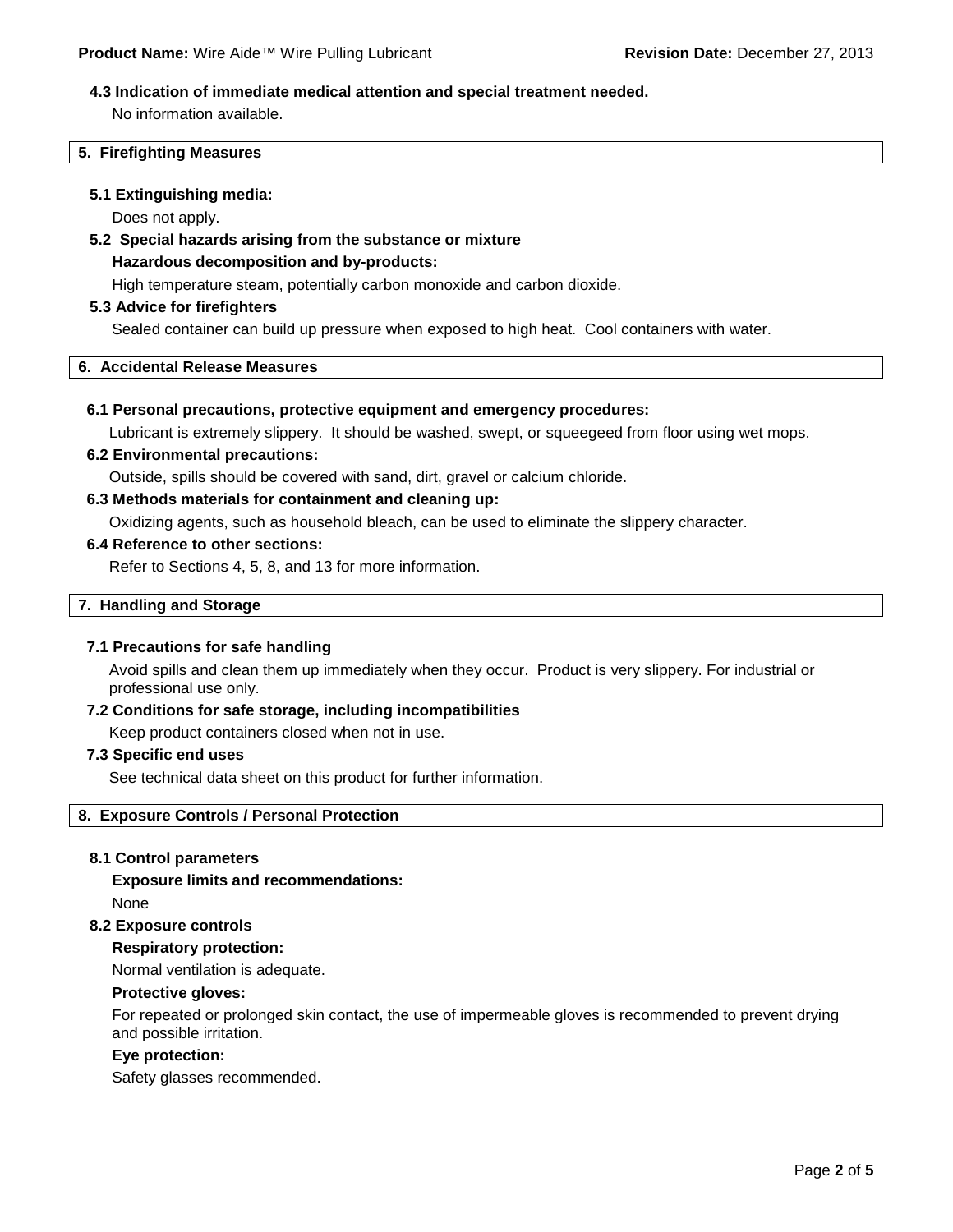#### **9. Physical and Chemical**

| 9.1 Information of basic physical and chemical properties |                                         |
|-----------------------------------------------------------|-----------------------------------------|
| Appearance:                                               | Light yellow, viscous gel with no odor. |
| <b>Odor threshold:</b>                                    | Not Available                           |
| pH:                                                       | 6.5 to 8.0                              |
| <b>Freezing point:</b>                                    | $\sim$ 32°F (0°C)                       |
| <b>Boiling point:</b>                                     | $\sim$ 212°F (100°C)                    |
| Flash point:                                              | <b>None</b>                             |
| <b>Evaporation rate:</b>                                  | Not available                           |
| Flammability (solid, gas):                                | Product is not flammable                |
| <b>Upper/lower flammability or</b>                        |                                         |
| explosive limits:                                         | Does not apply                          |
| Vapor pressure:                                           | 18mm Hg @ 72°F (22°C)                   |
| Vapor density (Air = 1):                                  | $0.9 - 1.1$                             |
| Specific gravity ( $H_2O = 1$ ):                          | 1.0                                     |
| <b>Solubility in water:</b>                               | <b>Dilutes</b>                          |
| <b>Partition coefficient: n-</b>                          |                                         |
| octanol/water:                                            | Not available                           |
| Auto-ignition temperature:                                | Does not apply                          |
| <b>Decomposition temperature:</b>                         | Not available                           |
| <b>Viscosity:</b>                                         | 66,000 - 94,000 cps. $@$ 10 rpm.        |
| 9.2 Other Information                                     |                                         |
| Volatiles (Weight %):                                     | 95%                                     |
| <b>VOC Content:</b>                                       | 0 g/l                                   |

# **10. Stability and Reactivity**

#### **10.1 Reactivity:**

No dangerous reaction known under conditions of normal use.

#### **10.2 Chemical stability:**

Stable

### **10.3 Possibility of hazardous reactions:**

None known.

#### **10.4 Conditions to avoid:**

None known.

# **10.5 Incompatible materials :**

Avoid materials that react with water.

#### **10.6 Hazardous decomposition products:**

Carbon dioxide, carbon monoxide.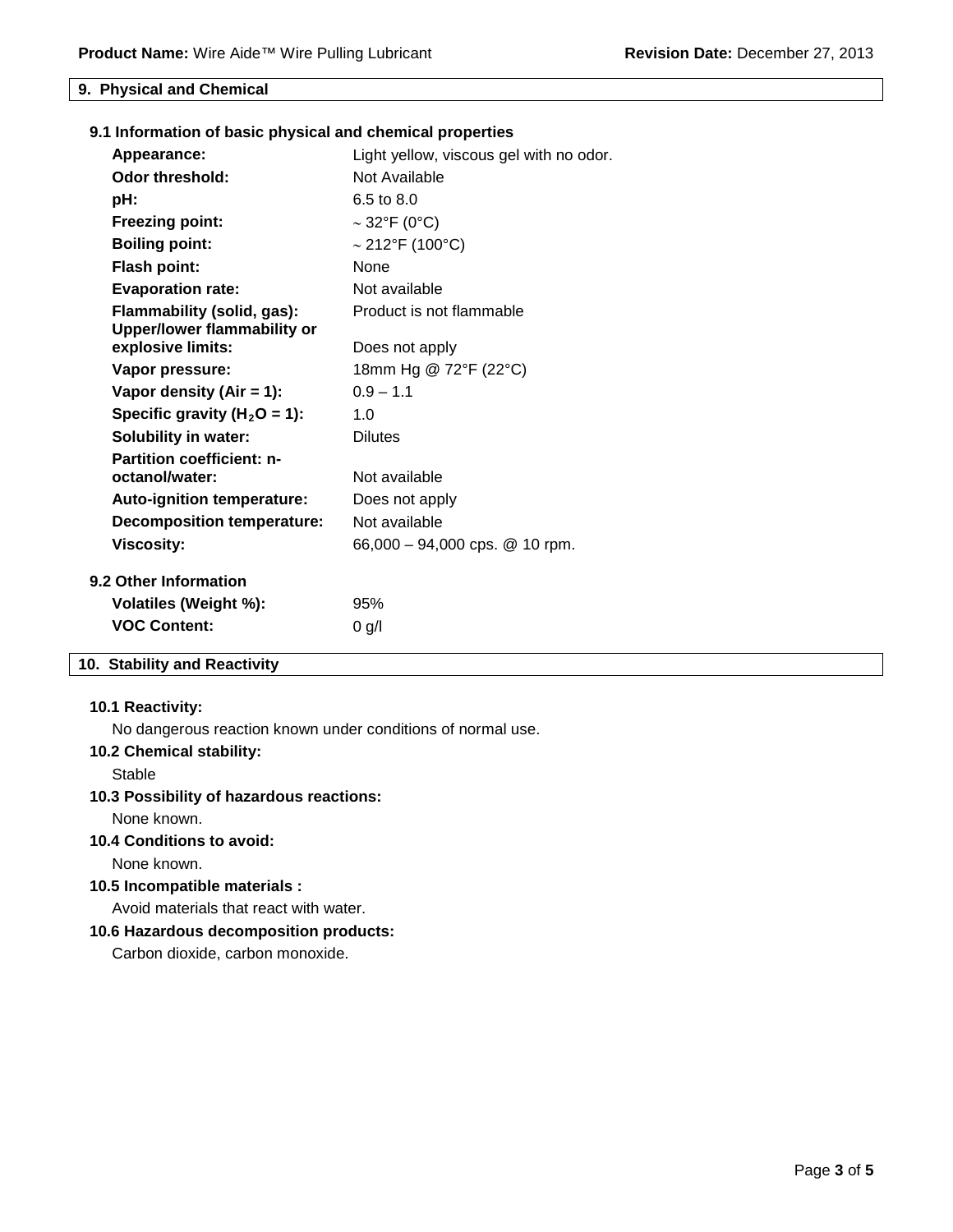### **11. Toxicological Information**

| 11.1 Information on toxicological effects:<br><b>Acute toxicity</b>                                                                                                    |  |
|------------------------------------------------------------------------------------------------------------------------------------------------------------------------|--|
| Eye contact:                                                                                                                                                           |  |
| Direct eye contact may cause eye irritation. This irritation is minimal and expected to be transient.                                                                  |  |
| Skin contact:                                                                                                                                                          |  |
| This product has low skin irritation potential. There is no dermal toxicity hazard.                                                                                    |  |
| <b>Irritation and Sensitization Potential:</b>                                                                                                                         |  |
| This product has low skin irritation potential. It is not a sensitizer.                                                                                                |  |
| <b>Inhalation (Breathing):</b>                                                                                                                                         |  |
| No inhalation hazard expected with water vapor.                                                                                                                        |  |
| Ingestion:                                                                                                                                                             |  |
| Very low ingestion hazard.<br>Based on ingredients, $LD_{50}$ (rat) is estimated to be well over 50 g/kg.                                                              |  |
| <b>Aspiration hazard</b>                                                                                                                                               |  |
| Not an aspiration hazard.                                                                                                                                              |  |
| <b>Chronic Exposure:</b>                                                                                                                                               |  |
| <b>Reproductive Toxicity:</b><br>Not Available                                                                                                                         |  |
| <b>Mutagenicity:</b><br>Not Available                                                                                                                                  |  |
| Not Available<br>Teratogenicity:                                                                                                                                       |  |
| <b>Toxicologically Synergistic</b>                                                                                                                                     |  |
| Products:<br>Not Available                                                                                                                                             |  |
| <b>Carcinogenic Status:</b><br>This substance has not been identified as a carcinogen or probable<br>carcinogen by NTP, IARC, or OSHA, nor have any of its components. |  |

# **12. Ecological Information**

| 12.1 Ecotoxicity:                                  | No information available.                                                      |
|----------------------------------------------------|--------------------------------------------------------------------------------|
| 12.2 Persistence and degradability:                | No information available.                                                      |
| 12.3 Bioaccumulation potential:                    | No information available                                                       |
| 12.4 Mobility in soil:                             | No information available.                                                      |
| 12.5 Results of PBT and vPvB<br><b>Assessment:</b> | This product is not, nor does it contain a substance that is a PBT or<br>vPvB. |
| 12.6 Other adverse effects:                        | None known.                                                                    |

#### **13. Disposal Considerations**

Dispose of product in accordance with National and Local Regulations.

#### **14. Transport Information**

| <b>UN Number:</b>             | <b>Not Listed</b> |
|-------------------------------|-------------------|
| UN Proper shipping name:      | Not Applicable    |
| Transport hazard class(es):   | Not Applicable    |
| Packing group:                | Not Applicable    |
| <b>Environmental hazards:</b> | None known        |
| <b>Special precautions:</b>   | None known        |
| TDG:                          | Not Regulated     |
| <b>ICAO/IATA-DGR:</b>         | Not Regulated     |
| IMDG:                         | Not Regulated     |
| <b>ADR/RID:</b>               | Not Regulated     |